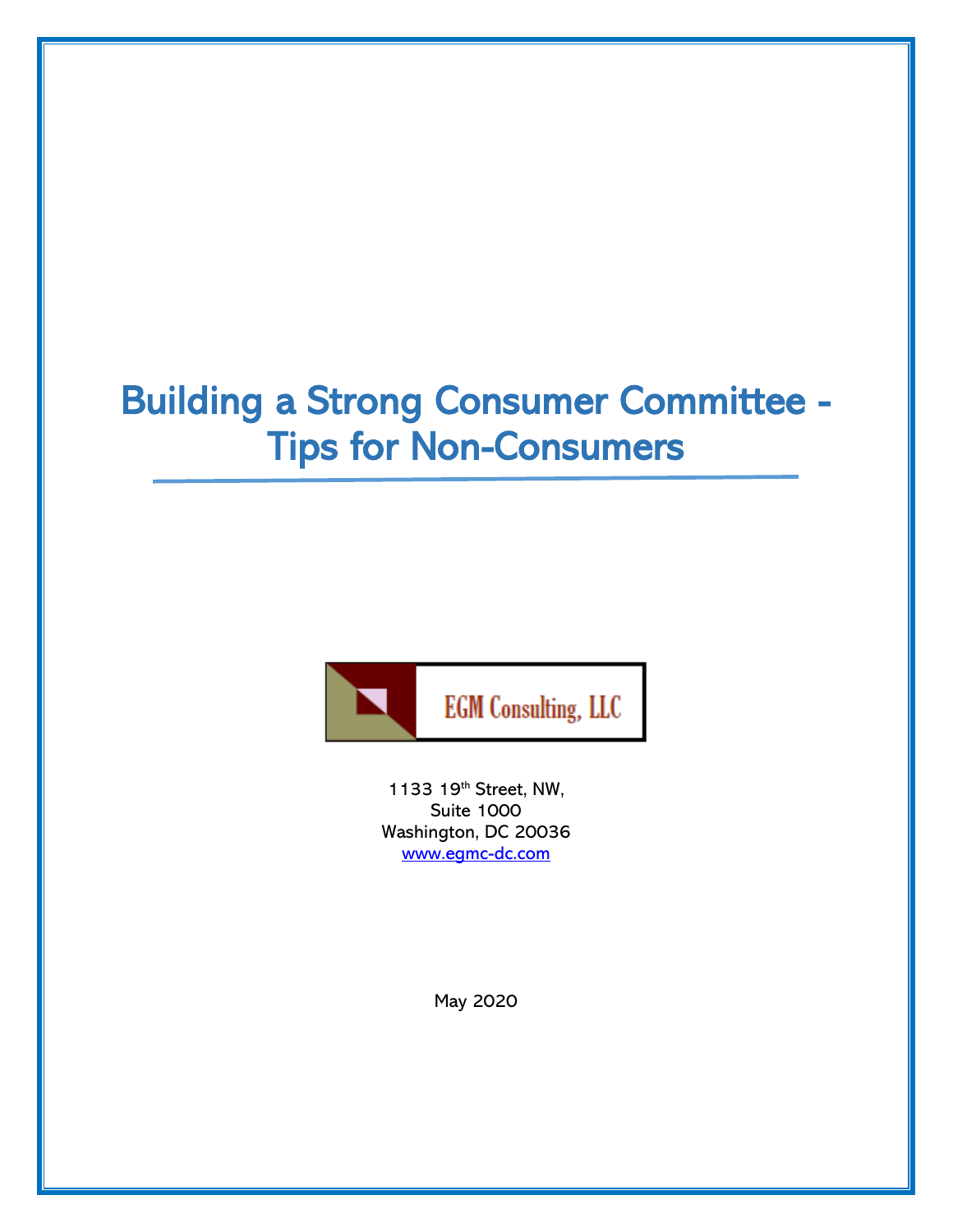# **Building a Strong Consumer Committee – for Non-Consumers May 2020<sup>1</sup>**

## **I. Introduction**

This document provides principles and processes in assisting consumer members of Ryan White HIV/AIDS Program (RWHAP) Part A Planning Councils and other people living with HIV (PLWH) to build strong Consumer Committees. These approaches were identified by EGM Consulting, LLC (EGMC) staff.

EGMC's review of Bylaws shows that most of the 49 Part A planning councils (PCs) and 3 Part A planning bodies (PBs) already have Consumer Committees or Caucuses. They have varied names, often using words "community," "consumer," "voices," "empowerment," and "advisory" and varied roles and status within their PC/PBs.

This document should be helpful to those who are considering any of the following:

- 1. Strengthening your existing Consumer Committee;
- 2. Rethinking your Consumer Committee when integrating with a planning body from Prevention, another RWHAP Part, or another partner program like Housing Opportunities for Persons with AIDS (HOPWA); and/or
- 3. Starting a new Consumer Committee for those who do not currently have one or making a less formal caucus into a standing committee.

## **II. Basic Concepts**

This document uses a number of basic concepts and definitions/descriptions, including the following:

- **"Consumer":** As used in this document, the term describes both RWHAP Part A consumers according to the official RWHAP definition – i.e., a PLWH who is currently receiving RWHAP Part A services – and other community members the committee decides to include as members (See considerations regarding Consumer Committee membership below).
- **Consumer Committee (CC):** A CC is a standing<sup>2</sup> planning council committee, the PC's only official, ongoing body where issues are collectively addressed from the consumer point of view.

The usual argument for not having a Consumer Committee is that the PC/PB does not want to "segregate" consumers. In fact, a CC is one of the multiple ways consumers can actively participate in planning council decision making.<sup>3</sup> Consumers who are PC members should be serving on all committees; many PCs require this in their Bylaws. Consumers who are not PC

<sup>1</sup> Prepared by Hila Berl of EGM Consulting, LLC in May 2020. Builds on work with the St. Louis Consumer Advocacy Committee. Thanks to Montara (Renee) November, Program Manager of the Planning Council Support Office of the St. Louis Regional HIV Health Services Planning Council, for her very helpful suggestions.

<sup>&</sup>lt;sup>2</sup> "Standing" in a sense of existence and duration, not temporary or brought together on occasion. The Committee may be described differently in the PC's Bylaws, but if it has already existed for a significant period of time, we consider it a standing committee.

<sup>&</sup>lt;sup>3</sup> Provided that they receive needed training and support, as members, consumers can be appointed to lead the PC or its committees and be appointed and actively participate in the work of any PC committee, subcommittee, or task force. The process - appointment by the CEO (Chief Elected Official) or the Planning Council Chair – depends on the local jurisdiction's requirements and the PC's Bylaws.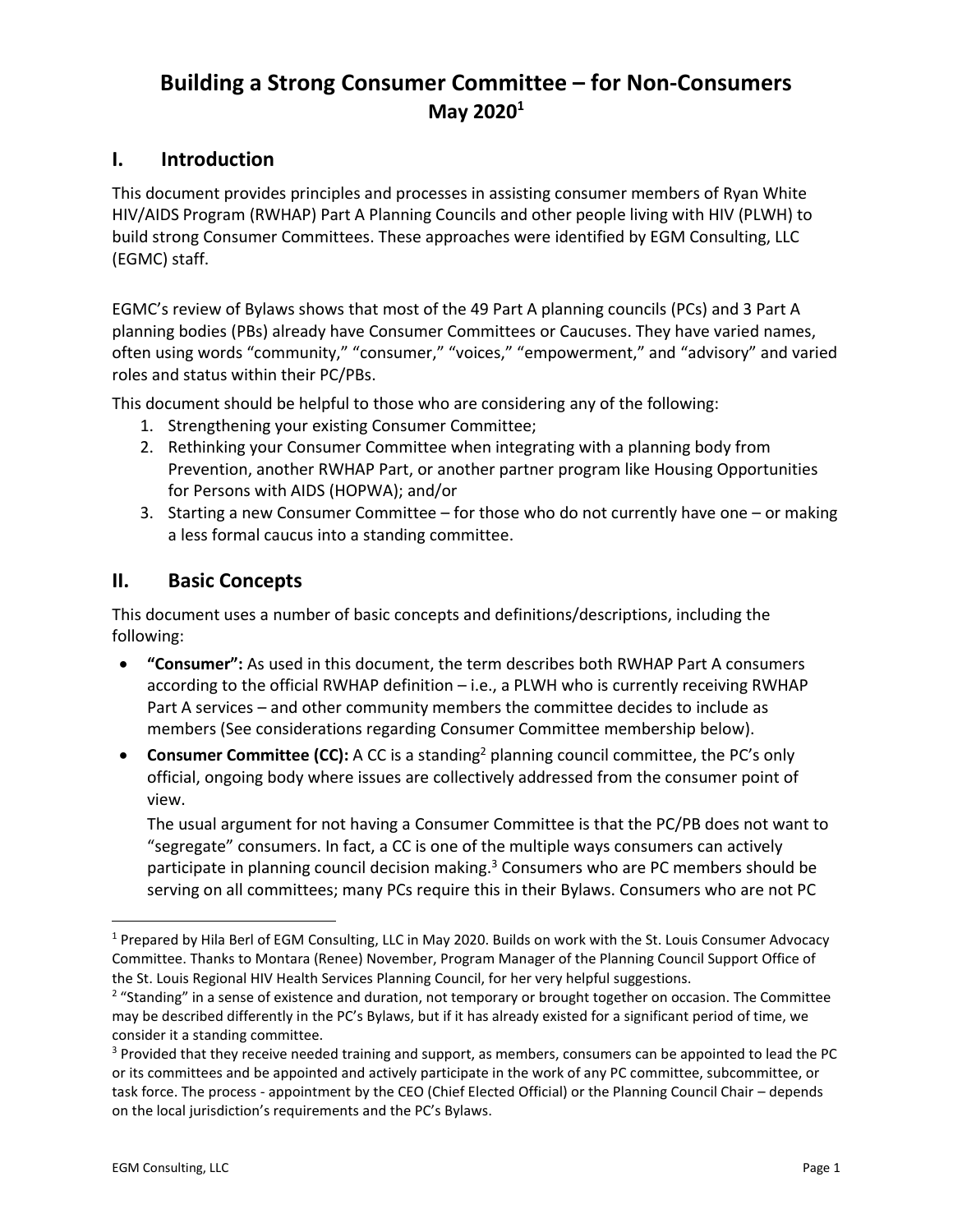members can participate in open PC and PC committee meetings, speak during public comment periods, become members of non-governance PC committees, and participate in numerous PC activities, e.g., town halls, surveys, outreach activities.

• **"Weak" Consumer Committee:** This is a committee serving more as a support group or "social club" to its members than as a PC committee. Often, these committees have low levels of participation, and even those who are current or past PC members may have very low levels of knowledge about RWHAP. Frequently, some members of these committees are frustrated because the committee is not providing a real opportunity for input or enough useful information, and complain about petty things. Those people are often used as examples of "difficult consumers."

A weak CC is a result of many factors. Three things are clear:

- Consumers should not be blamed for weak Consumer Committees.
- Strengthening a CC requires a significant long-term effort by the PC, the Planning Council Support staff (PCS), and especially the consumers.
- The effort is worth it.
- **Motive:** The idea of strengthening or building a strong CC can begin with anyone a current CC member, PC member, PC officer, PCS, or recipient. The motive may be increasing the community and consumer participation, but it can be personal (e.g., need to advocate for specific services) or organizational (e.g., need to respond to Health Resources and Services Administration/HIV/AIDS Bureau [HRSA/HAB] comprehensive site visit findings). There is nothing wrong with that, *as long as* the respect for consumers and the wish to involve more consumers in decision making *are honest*.

While it will require a lot of assistance, a strong active CC cannot be built *for consumers*, it can only be built *by consumers*.

- **Need for one or more "champions for change":** There must be a consumer "catalyst for change," whether it is a small group of consumers or one leader that believes change is needed, is prepared to work to achieve it, and has determination and leadership potential.
- **Planning Council Support staff's preparedness and capacity to support the transition and a strong Consumer Committee over time:** PCS assistance is one of the major success factors for building and maintaining a strong CC. While every PC committee needs assistance, CCs require an especially high level of ongoing training for all members and special training for consumer leaders, and assistance with planning and negotiating the Committee's scope, designing annual work plans and calendars, supporting community outreach efforts, and taking care of logistics for CC meetings and consumer reimbursement. In short, your planning council staff must have both the resources/capacities and the skills to support a long-term effort.

This is especially challenging for smaller Part As with small budgets and only 1.0 FTE (full-time equivalent) PCS or less.

A key question: Does your PCS have the capacity to support the change? If not, what can be done? Who else does, and how can they help?

• **Planning Council preparedness for a different Consumer Committee:** Building a strong CC usually means working with both the CC and the PC as a whole. Planning councils across the country have different cultures. For some, consumers are *decision makers* like other members. In some others, consumers are expected *to provide input to* decision making by other PC members, even though the legislation requires that 33% of *voting* members of the PC be Part A consumers. A key question is whether your PC is prepared for a strong CC and the change needed in the organization's culture to accomplish this, including adopting new norms and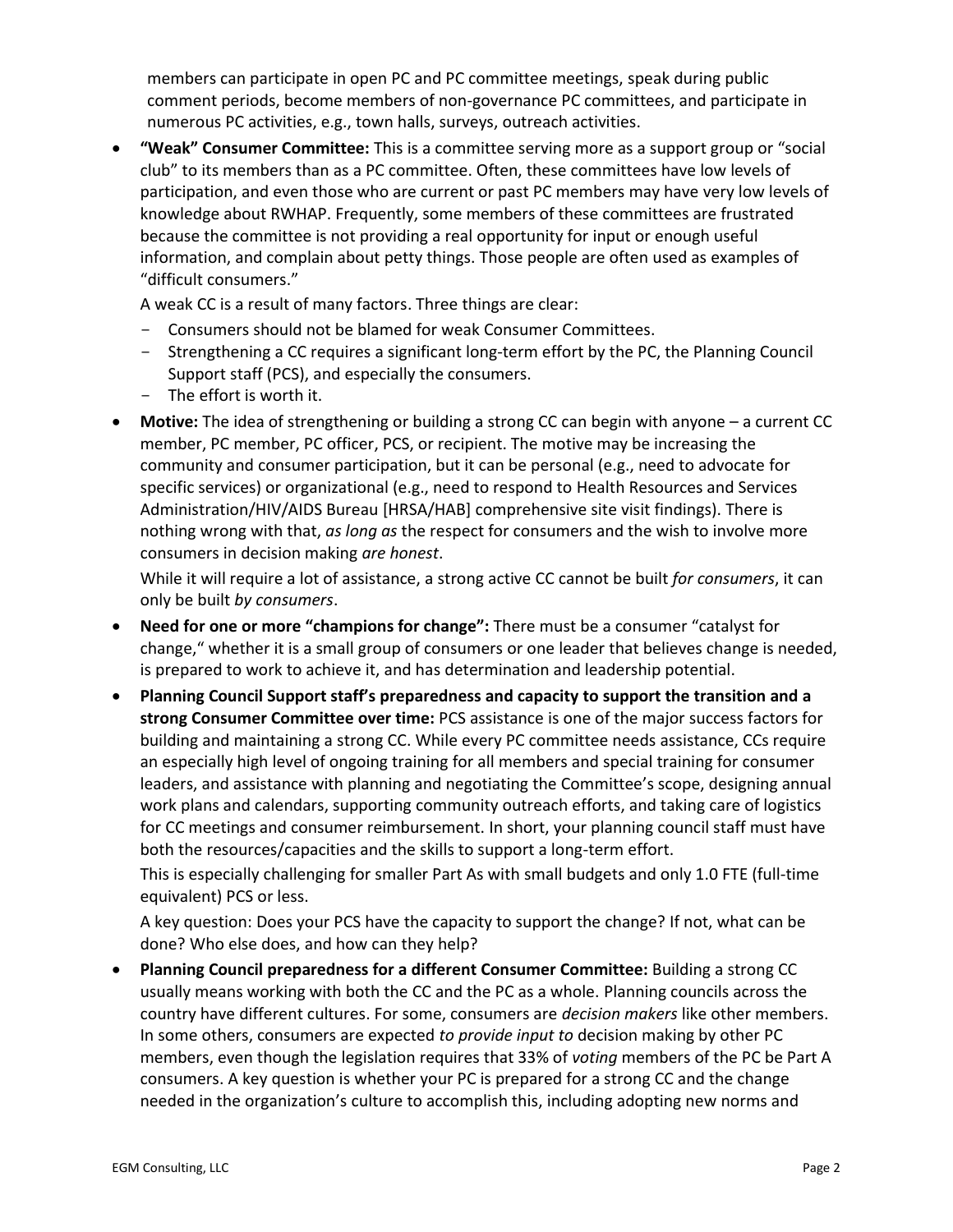language; agreeing on specific mutual expectations between the PC and the Consumer Committee; changing the Bylaws and policies and procedures (P&P) and/or Standard Operating Procedures (SOP); as well as providing additional training and technical assistance on recruitment, cultural competence, and other issues.

Often, PC Bylaws and P&P/SOP are short on detail regarding CC operations. Both the consumer champions for change and the PC should be prepared to describe and ultimately update PC governing documents to ensure a strong voice for consumers by including specific roles and requirements for the CC, as well as clear commitments to CC members (e.g., expense reimbursement).

• **Focus on planning councils:** The legislative requirements regarding consumer and community engagement for PCs are stronger and clearer than for PBs. For Part A programs that choose not to have planning councils, the only legislative requirement is that the Chief Elected Official detail "the process used to obtain community input (particularly from those with HIV) in the transitional area for formulating the overall plan for priority setting and allocating funds from the grant."<sup>4</sup> While all but the legislative requirements are equally applicable to the planning bodies, this document focuses on planning councils.

## **III. Issues to Consider**

## **A. Role**

#### **1. Purpose, Goals and Methods**

It is important that the consumers leading the change and their allies agree on the answers to these three simple questions: *What is the purpose of the CC? What will the CC's goals be? What methods will it use?* Clarity is needed in order to:

- Have shared and well-understood purpose and goals.
- Share purpose and goals with other people when recruiting members, asking for help, or collaborating.
- See if a PC committee is the right mechanism to achieve the purpose.

PCs exist to maintain, assess, and improve local systems of care through implementing legislative requirements and following HRSA/HAB guidance. Because PCs have the power to decide how millions of dollars in public funds will be used, the PCs and their members must follow many rules. Some initiatives envisioned by consumer leaders better fit other frameworks, e.g., advocacy forums or some kind of group not affiliated with the PC.

#### **2. PC Expectations**

As a PC committee, the Consumer Committee is expected to meet certain PC expectations. One of these is to assist the PC with meeting the legislative requirements for consumer and community involvement. According to the Planning Council/Planning Body Assessment conducted by EGMC for HAB a few years ago,<sup>5</sup> these were the basic functions most often

<sup>4</sup> 2009 Ryan White legislation, Section XXVI of the Public Health Service Act, Section 2609(d)(1)(A).

<sup>5</sup> Planning Council/Planning Body Assessment: Key Findings and Implications. Webinar for Part A Programs. March 28, 2017. Source[: https://targethiv.org/library/planning-councilplanning-body-assessment-key-findings-and](https://targethiv.org/library/planning-councilplanning-body-assessment-key-findings-and-implications)[implications.](https://targethiv.org/library/planning-councilplanning-body-assessment-key-findings-and-implications)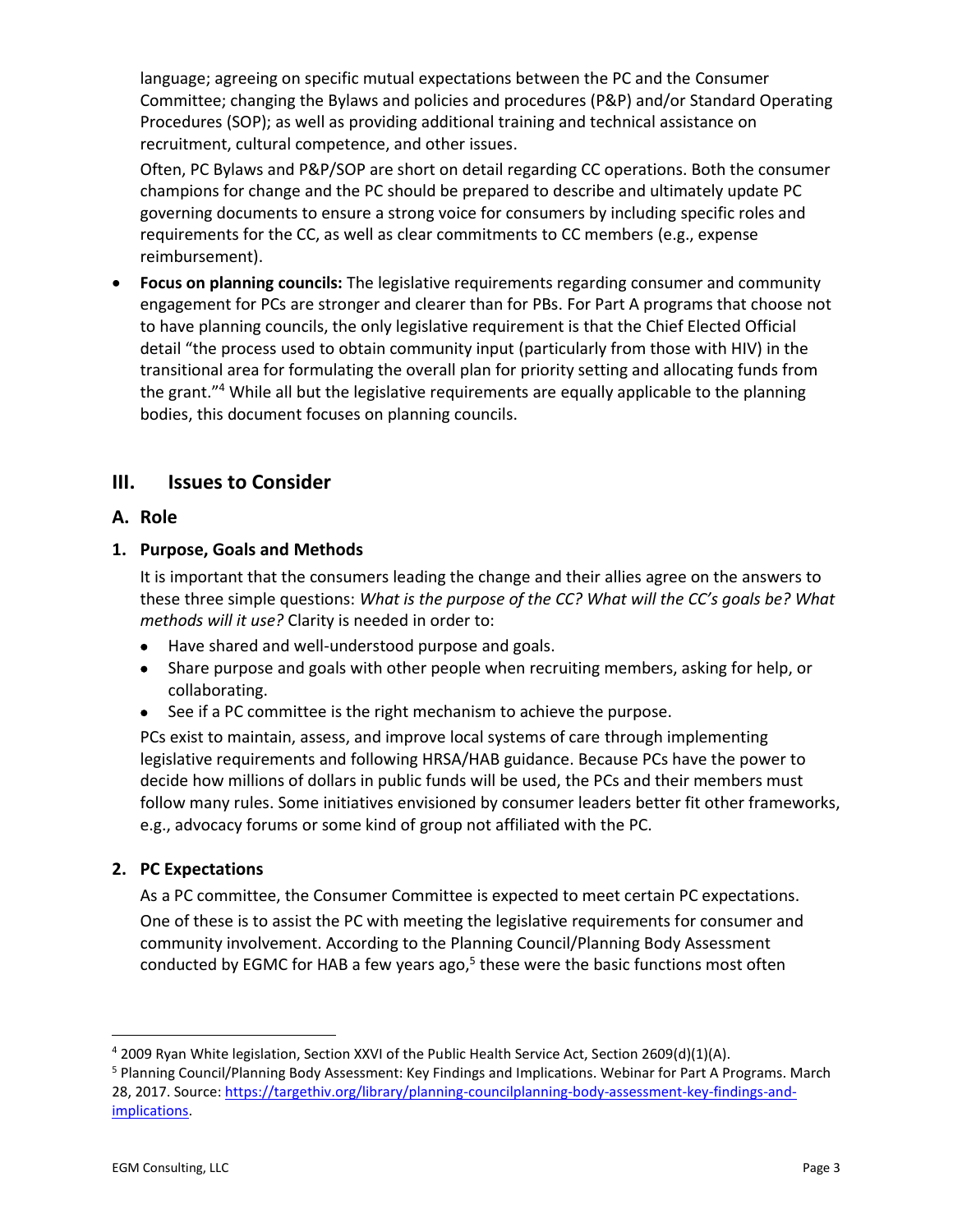identified by consumer/PLWH committees/caucuses in the 52 PC/PB Bylaws reviewed as part of the assessment:

- Providing input to other committees and the PC as a whole regarding consumer needs and services
- Serving as a "safe space" for consumer discussion

Many planning councils identified additional roles their Consumer Committees were playing, including:

- Ensure "meaningful and substantial involvement" of PLWH in all PC activities
- Educate the PC about issues that impact PLWH, including specific subpopulations
- Do structured community outreach: seek input from the PLWH community and educate the community about the PC
- Recruit consumers for PC and committee membership
- Help design and implement needs assessments

#### **B. Responsibilities**

#### **1. Clear CC Responsibilities**

Once past the "support group"/"social club" stage, the Committee must decide on specific responsibilities and how they will be implemented. For example:

| <b>Consumer Committee</b><br><b>Responsibility</b> | <b>Implementation Method</b>                                                                                                                                      |
|----------------------------------------------------|-------------------------------------------------------------------------------------------------------------------------------------------------------------------|
| Participate in all major<br>activities of the      | . CC carries out specific tasks based on mutual understanding between CC,<br>PC, and PCS                                                                          |
| <b>Planning Council</b>                            | . CC members who are not PC members are encouraged to participate in full<br>PC meetings                                                                          |
|                                                    | . All CC members are encouraged to serve on PC committees<br><b>Each CC meeting includes a presentation from the previous PC meeting by</b>                       |
|                                                    | the Committee Co-Chairs and discussion of any relevant issues                                                                                                     |
|                                                    | . Each CC meeting includes presentations from each of the PC committees<br>CC supports its members who join other PC committees by providing                      |
|                                                    | additional mentorship by veteran members of those committees<br>. CC follows its annual work plan, which is aligned with the annual recipient<br>and PC work plan |
|                                                    | . CC follows its annual training plan to give all CC members knowledge and<br>skills to fully participate in the work of the Committee                            |
| <b>Educate Planning</b><br>Council on issues of    | • CC participates in all major activities of the Planning Council<br>. CC Co-Chairs conduct ongoing community outreach to learn about the                         |
| concern of                                         | needs of PLWH and consumers - through community meetings and forums,                                                                                              |
| consumers and other<br>PLWH, including             | and sessions with consumer advisory boards (CABs) or other consumer<br>groups established by providers                                                            |
| specific                                           | • CC membership is diverse and stays aware of the needs of the                                                                                                    |
| subpopulations                                     | communities it represents<br>. CC members continue to learn about the needs of PLWH and consumers in                                                              |
|                                                    | the jurisdiction through training sessions and data presentations by other<br>committees, PCS, the recipient, and others                                          |
| Recruit consumer<br>and PLWH members               | • CC collaborates with the Membership Committee in following a long-term<br>recruitment plan and an annual work plan                                              |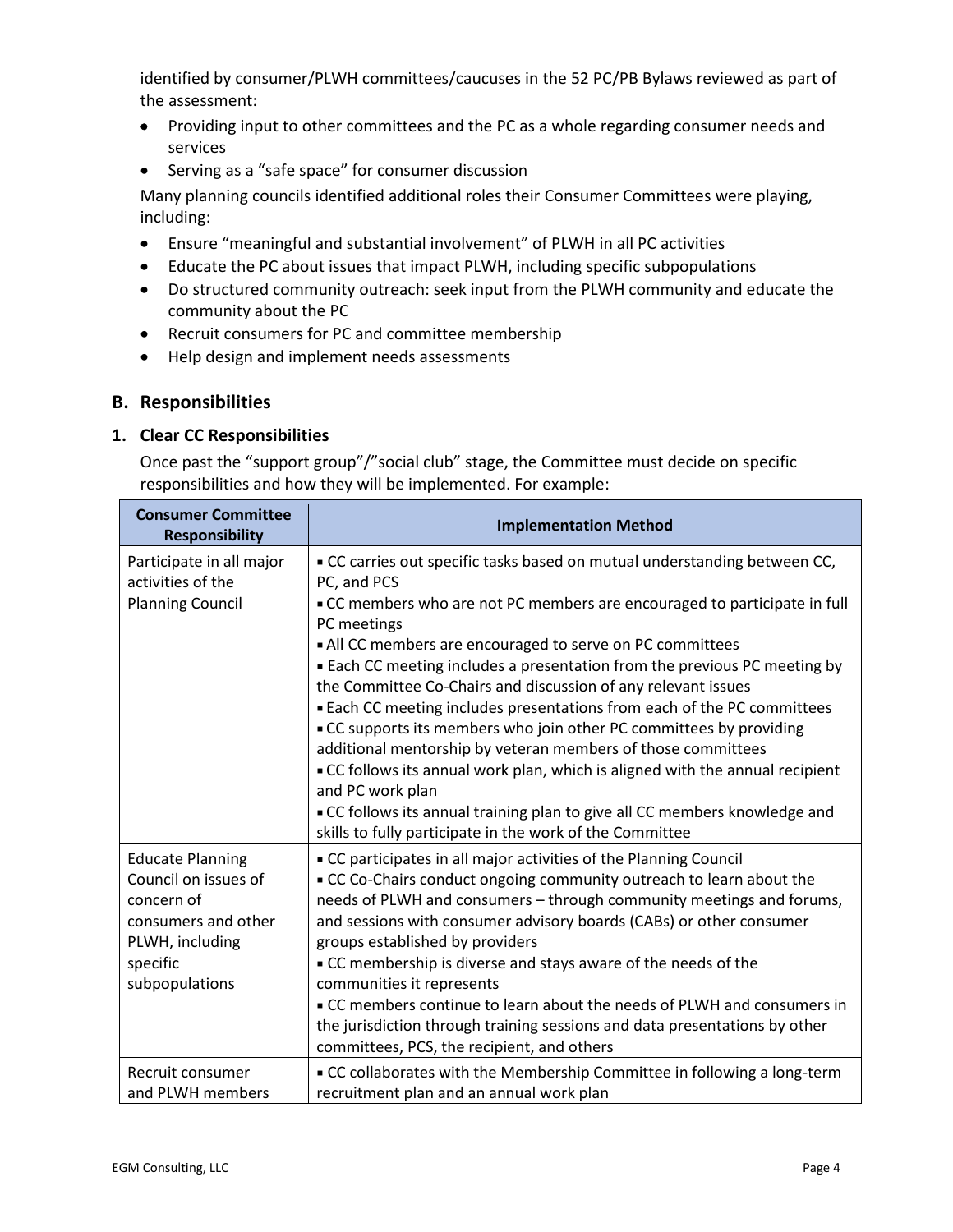| <b>Consumer Committee</b><br><b>Responsibility</b> | <b>Implementation Method</b>                                                                                                                                                            |  |  |
|----------------------------------------------------|-----------------------------------------------------------------------------------------------------------------------------------------------------------------------------------------|--|--|
|                                                    | • CC has clear roles and responsibilities, tasks, and timelines set in the<br>Membership Committee's and the CC's annual work plans                                                     |  |  |
| Ensure leadership<br>development of CC<br>members  | • CC collaborates with the PCS on a long-term training plan and an annual<br>training plan<br>• CC encourages all members to actively participate in the work of other PC<br>Committees |  |  |

## **2. Clear and Negotiated Mutual PC and Consumer Committee Expectations**

The responsibilities and the methods of implementation need to be negotiated between the CC and the PC. Usually, the negotiations are done by the Committee Chair/Co-Chairs and the PC Chair/Co-Chairs or the Executive Committee. The agreement should include the expectations and responsibilities of both the CC and the PC/other PC committees. The agreed-upon tasks should be carefully documented and included in annual work plans and calendars.

For example:

| <b>PC Activity</b>                                         | <b>Consumer</b><br>Committee<br><b>Responsibility</b>            | <b>PC Responsibility</b>                                                                                                                                           | Date   |
|------------------------------------------------------------|------------------------------------------------------------------|--------------------------------------------------------------------------------------------------------------------------------------------------------------------|--------|
| Integrated/<br>Comprehensive<br>Plan Review<br>and Updates | Review and<br>provide input to<br><b>Strategies</b><br>Committee | <b>Strategies Committee:</b><br>- Provide proposed updates to CC<br>- Have a joint session with CC to discuss input<br>- Use input in Plan development and updates | [Date] |
| <b>Needs</b><br>Assessment<br>(NA)                         | Review and<br>provide<br>input into all<br>NA tools              | NA Committee:<br>• Provide draft tools to CC<br>I Identify a member/members of NA and/or NA<br>consultant to go over the tools with CC and<br>incorporate input    | [Date] |

## **C. Membership**

Most Consumer Committees state or indicate that they have open membership. This, however, does not mean that they fully understand or follow the rules of open membership. It is important to make intentional, educated decisions about membership, in order to have clear rules and be able to apply them consistently and equitably.

## **1. Open membership**<sup>6</sup>

Most Consumer Committees choose open membership, because it makes it easy for people living with HIV to become involved and immediately feel they are full participants. However, open membership also presents some challenges. It is important for the Committee to be aware of these challenges so it can address them successfully, making the best decisions for the EMA/TGA, the PC, and the consumers.

Under open membership, "new individuals may join at any time and members can come and go throughout the life of the group." Potentially, a different group of people may be present at

 $6$  Having open membership is different from having a public comment period during a meeting.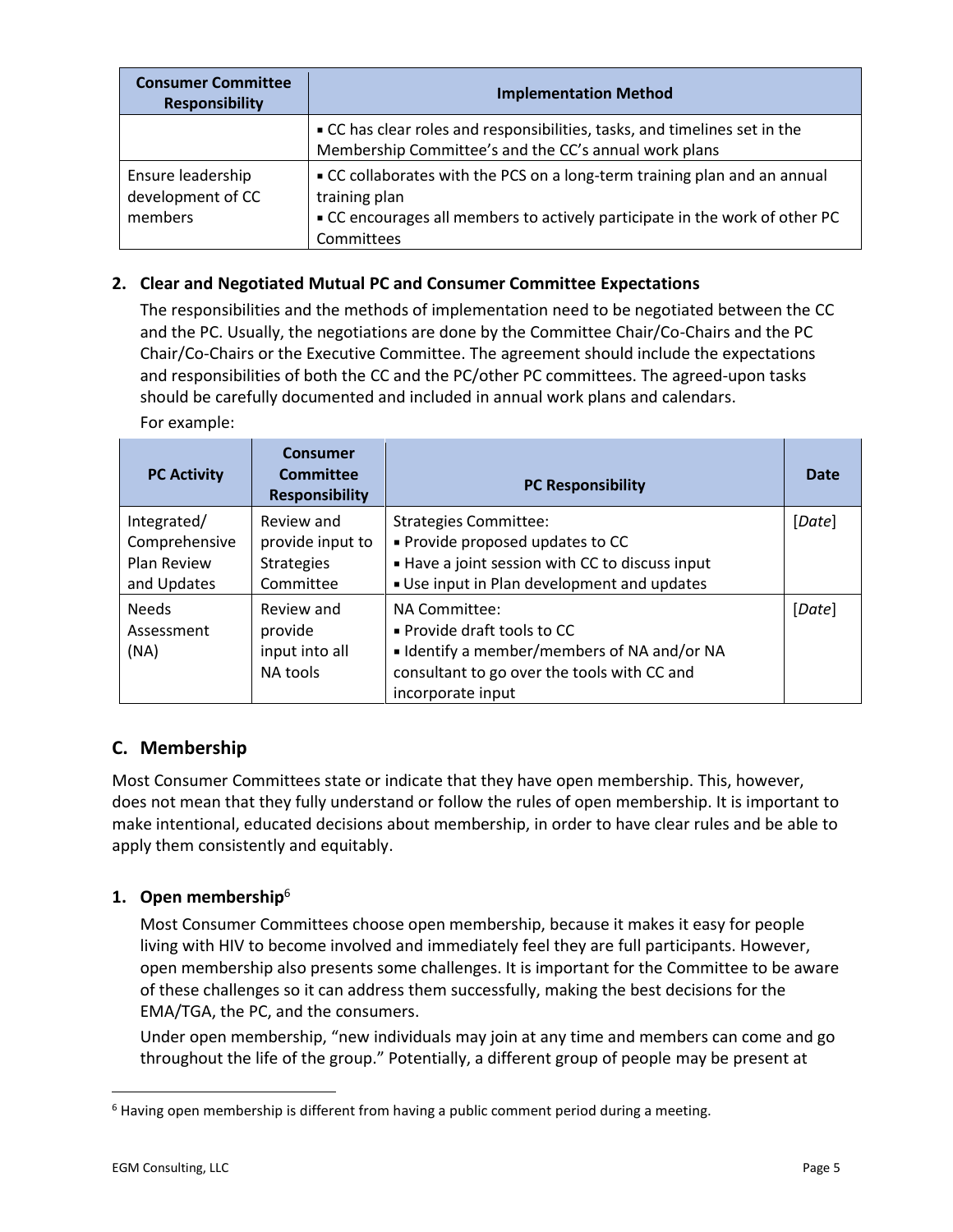every Committee meeting, with some "members who may be in the group for the first and/or last time."<sup>7</sup> There is no quorum and there are no attendance requirements for voting. All members can participate for as long as they choose to do so.

Very few CCs have attendance requirements for members, since that seems inconsistent with open membership. People can choose to come once, seldom, frequently, or all the time. However, if there is no core group that attends regularly, the Committee faces some important challenges:

- When different people attend each month, building trust among the members and encouraging team work is often more difficult.
- Because people are less likely to know and trust each other or the committee officers, there may be more conflict and less willingness to follow groundrules.
- Ongoing training is less effective when committee members participate irregularly and do not build a solid shared knowledge base over time. Training is essential to understanding the local system of care, HRSA/HAB expectations for consumer and community involvement, RWHAP rules and decision making, etc. Constant training for a different group each month also requires a big investment by PCS.
- Committee members who do not regularly receive data presentations cannot make solid data-based decisions. Data are presented to the PC and its committees throughout the planning year and are best understood through regular review over time.
- Having a different group of people at every meeting makes it harder to ensure consistently diverse representation of the consumer community.

A higher level of engagement with the committee can increase members' sense of belonging and ownership of the work of the Committee. This in turn encourages regular meeting attendance.

Sound practice is to have a voluntary CC membership, where individual membership is not forced, but rather based on a clear understanding and support of the CC purpose and goals. The volunteer membership requires meeting basic eligibility criteria and clear CC expectations (See *Use of Eligibility Criteria* below.) CCs are usually best served by active recruitment of participants who become CC members because they see the value of the CC's work to the community and to themselves and are willing to take on the responsibilities of membership.

## **2. Use of Eligibility Criteria**

Even with open membership, the Consumer Committee needs some basic eligibility criteria. Following are some factors to consider.

## **a. HIV Status**

- Should only HIV-positive individuals be members? Many PLWH feel that no one can fully understand issues faced by PLWH without being HIV-positive.
- What about individuals affected by the epidemic such as caregivers or family members of PLWH?

#### **b. Status as a Client**

• To be considered for consumer membership of the PC, a person must be an unaligned consumer of Part A services – a person with HIV who is not a staff member, or

<sup>7</sup> Hope Turner, "Concepts for Effective Facilitation of Open Groups," *Social Work with Groups*, 34:3-4, 246-256, 2011, DOI: 10.1080/01609513.2011.558822. See

[https://www.tandfonline.com/doi/full/10.1080/01609513.2011.558822.](https://www.tandfonline.com/doi/full/10.1080/01609513.2011.558822)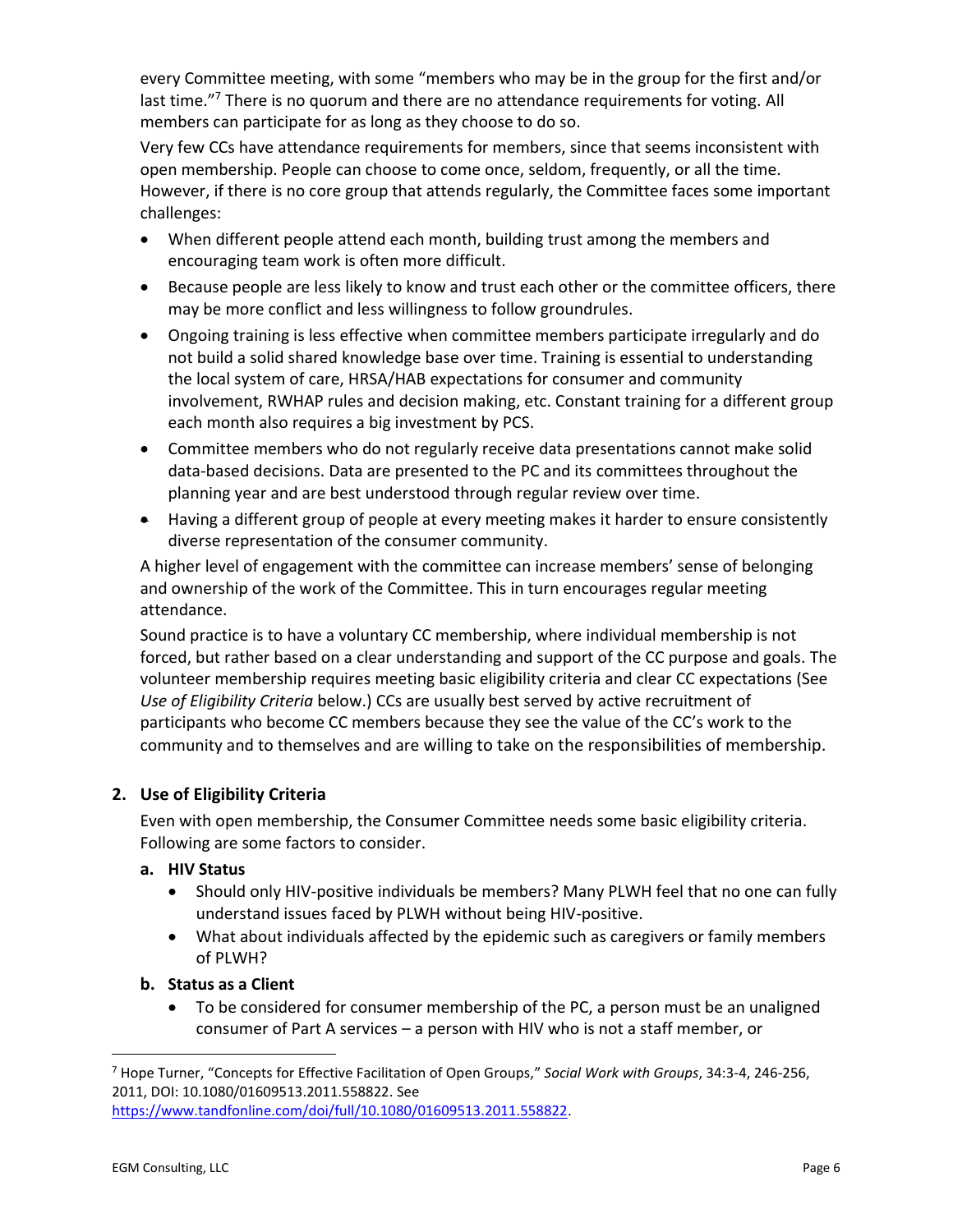consultant, or board member of any Part A-funded service provider. However, it is usually up to the CC to decide who may join the committee and who is considered a consumer – and some committees use names like PLWH Committee that don't include the word "consumer." Should the membership be limited to RWHAP Part A consumers? Or should consumers of other RWHAP "Parts," meaning Parts B, C, D, and F, be allowed to participate?

- What about PLWH who are not RWHAP consumers, e.g., PLWH receiving private care, or out-of-care PLWH? Should they be allowed to join?
- What about individuals who have not been diagnosed with HIV but are considered at risk of being infected? More and more integrated prevention and care PCs report having to reconcile the definitions of "client" as used by care and prevention.

## **c. Affiliation**

- Must members be "unaligned," as defined for consumer members of the PC? May "aligned" PLWH participate as well?
- If aligned PLWH can be members, how will this affect the Committee in terms of serving as a "safe space" for consumers? Will some consumers feel constrained if provider staff who may be their caregivers are present? Is there a danger that they might dominate the discussion?

## **d. Residence in the EMA/TGA**

- To meet RWHAP Part A services eligibility requirements, a person must reside in the EMA/TGA.
- Is it important that CC members have personal experience and/or accurate knowledge of RWHAP Part A services and consumer needs in the jurisdiction?
- **e. Ability to Meet Basic Expectations**
	- What, if anything, will the CC expect of its members? If the CC has any basic expectations, it must be up front about them. New members should not be surprised to be expected to participate consistently, provide information, participate in training, or meet any other expectations the Committee might have.

#### **f. Current PC Membership/Being a Member of a PC Committee**

- Must PC members who meet CC membership requirements join the CC?
- Must people who meet the CC member requirements and are not PC members but are members of one or more PC committees join the CC?

Most PCs automatically consider any consumer PC member and/or PC committee member to be members of their Consumer Committees, but participation in the committee is voluntary, not mandatory. Some PCs let consumers make the CC their committee of record, which means consistent participation by the member to meet attendance requirements and attendance monitoring by the PC.

## **3. Membership Categories**

Currently, no CC has more than one category of membership, not to be confused with use of alternates by some PCs.<sup>8</sup> However, some CCs have considered having more than one category. The option is usually mentioned because of real or perceived provider interference in consumer input sessions during Priority Setting and Resource Allocation (PSRA). CC members complain

<sup>&</sup>lt;sup>8</sup> Use of Alternates and Proxy Voting by RWHAP Planning Councils/Planning Bodies, EGM Consulting, LLC for JSI's Planning CHATT, April 2020. See: [https://targethiv.org/planning-chatt/proxy-voting.](https://targethiv.org/planning-chatt/proxy-voting)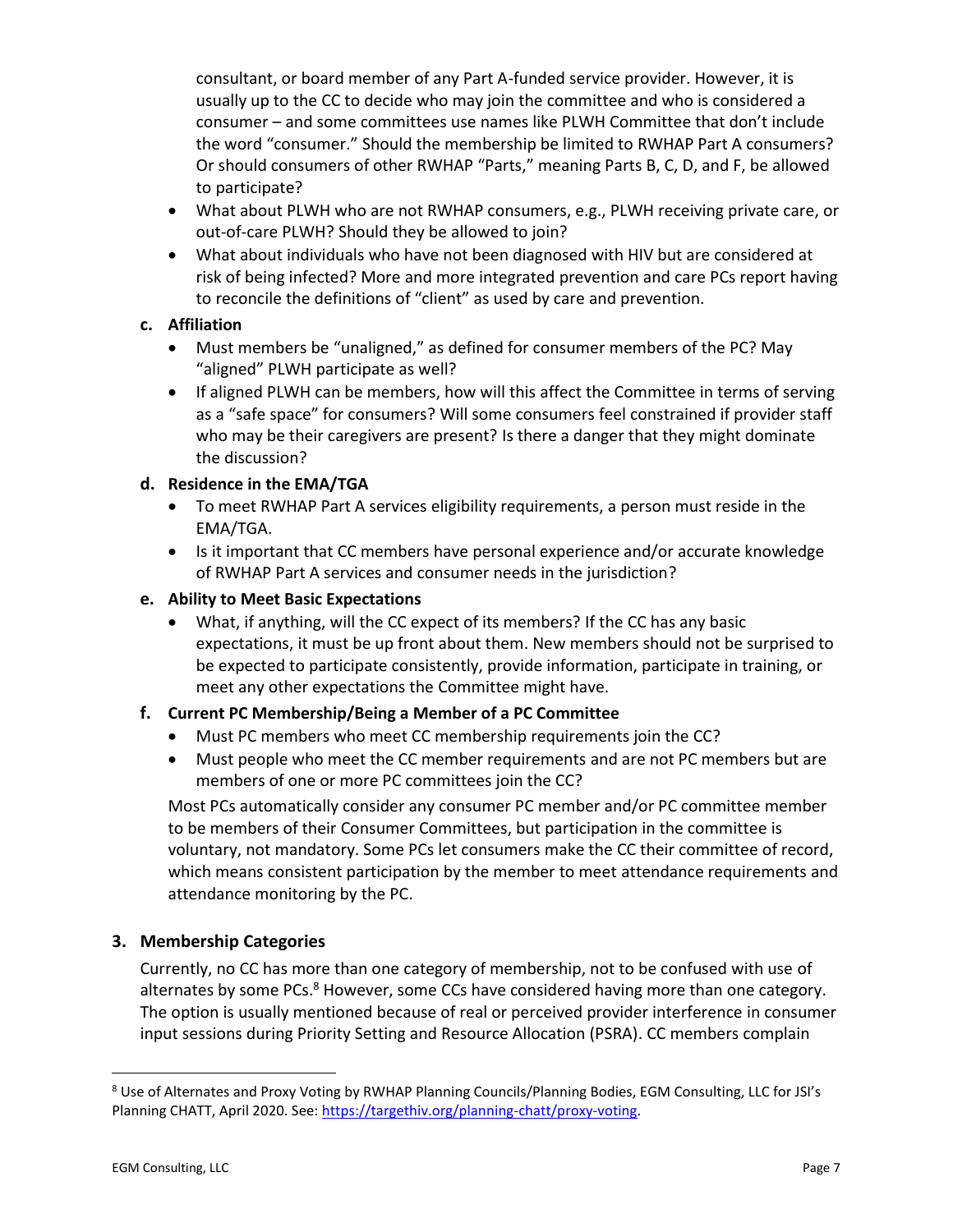that the only meeting each year when the room is full is the PSRA session. They believe that subrecipients encourage their clients to participate in the meeting to advocate for the services they are receiving and to urge members to rank corresponding service categories high during priority setting. To prevent this from happening, CCs consider granting membership benefits (e.g., voting rights in the committee) in proportion to member investment, e.g., length of involvement in the work of the Committee (e.g., six months, a year).

Sound practice requires strengthening community and consumer involvement instead, so that community input into all aspects of the PC work is ongoing, broad, and diverse.

#### **4. Diversity**

It is vital for Consumer Committee to be diverse in terms of race and ethnicity, gender and gender identity, age, transmission category, and residence in the jurisdiction. In areas with immigrant and/or refugee communities, the CC must make efforts to include their representatives as well.

Diversity does not happen just because we wish it. Achieving diversity requires hard work, including conducting special outreach efforts and adjusting your committee's operations.

## **D. Operations**

An active working Consumer Committee is an immense asset for any planning council. Its operations should meet all legislative requirements and HRSA/HAB guidance and expectations. They must also meet the needs of the CC members and support the unique role of the CC. Following are some issues to consider and address.

## **1. Committee Leadership**

Often, weak CCs have leaders – Chairs or Co-Chairs – who are nice people who care about their peers, but have not been supported, trained, or encouraged to change the status quo. If the current Chair or Co-Chairs<sup>9</sup> of the CC are not "champions of change," it is important to assess the following:

#### **a. Leadership Capacities and Potential of Your Current Co-Chairs**

Will they lead the Committee through the change, if PCS provide them with training and support? Will they embrace the change and help lead it, or will they sabotage it – or use the change for self-promotion?

## **b. Co-Chairs' Understanding and Embracing of Change**

Do your current Co-Chairs share the goals of the change process? What steps need to be taken if the answer is "no"?

#### **c. Optimal Number of CC Co-Chairs**

If your Bylaws specify one Chair per committee, is that enough for the CC? Or does it need two Co-Chairs? This would mean negotiation with the PC or Executive Committee, followed by relevant changes in the PC Bylaws and/or P&Ps.

# **d. Clear Job Description and Division of Responsibilities between Co-Chairs**

Often, committee Chairs have limited job descriptions or have job descriptions that state their roles, but do not explain *how to implement them* or *how to implement the roles so* 

<sup>&</sup>lt;sup>9</sup> For the rest of the document, we will use the term "Co-Chairs" to describe the CCs leadership except when there is a need to differentiate roles that might be assigned to a Chair, Vice Chair, or Co-Chairs.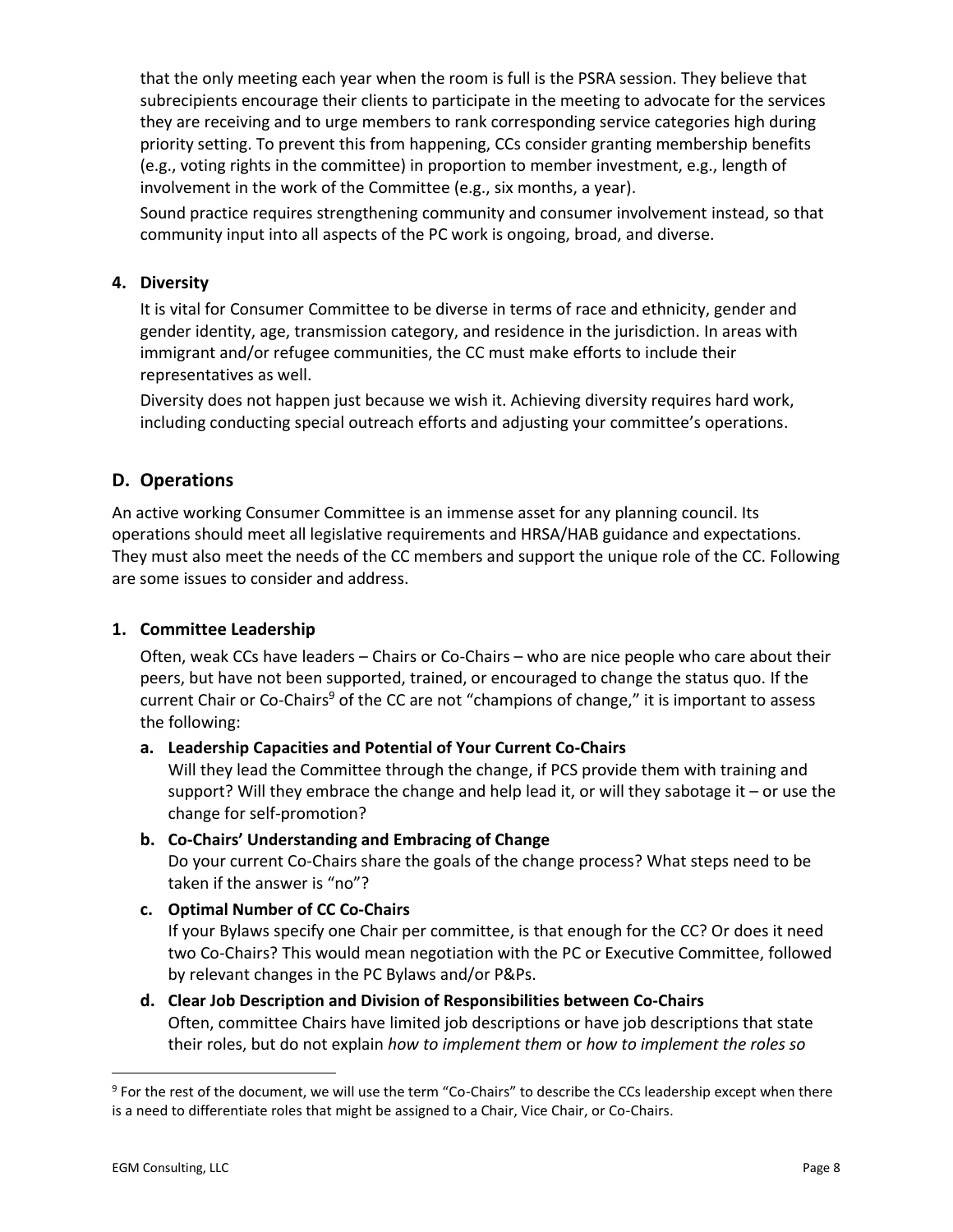*their work produces results*. This is especially true for the CC. At least equally often, the role of a Vice Chair or the newer Co-Chair is either unclear or minimal and could be summed up as "a Chair in waiting." Sound practice is to agree on and document clear responsibilities and expectations for the Committee leadership, so the workload is shared and the talents of both are used. Some responsibilities may change, depending on the talents and skills of every Chair/Vice Chair/Co-Chairs team and how they work together.

One responsibility depends on CC leaders' status as members of the PC. Generally, only a PC member appointed by the Chief Elected Official can vote at Executive Committee meetings. To fully participate in decision making, the CC may want a PC member to represent it. So, if only one Co-Chair is a PC member, that individual becomes the Executive Committee member.

If your CC has a Chair and Vice Chair, or a senior and junior Co-Chair based on who was elected first, there are a number of roles the Vice Chair or junior Co-Chair could either share or be assigned as a lead, including:

- *Preparation for CC meetings:* assisting the Chair or senior Co-Chair in drafting the agenda, and coordinating with PCS in identifying or developing needed materials
- *CC meetings:* Taking notes, if this is not done by PCS; updates from a specific PC committee the Co-Chair is a member of; (co-)facilitation of a mini-training with PCS; responsibility for a member spotlight, announcements (different from public notices)
- *Committee meeting follow up:* assisting in communicating with PCS about any work to be done in preparation for the next meeting and/or any data requests to other committees or the recipient
- *Preparations for Executive Committee and/or PC meetings:* working with the Chair or senior Co-Chair on the Committee report and action item presentation
- *Assistance to new Committee members:* making sure that new members receive needed information and training

## **e. Selection of Committee Chair and/or Co-Chairs**

PC Committee Chairs are usually appointed at the start of each year by the PC Chair or elected by their committees. Committees typically elect their leaders right after the PC Chair makes the committee assignments for the year. Assess your current process vs. your committee's long-term needs. If needed, negotiate electing your Chair/Co-Chairs with the PC. Increasing number of CCs have Co-Chairs, and at least one of them is elected by the CC.

#### **f. Criteria for Selection**

The Committee needs to develop specific criteria for leadership selection. It is very important that Co-Chairs are not selected based only on popularity. Instead, any candidate should have, or should be able and committed to learning, the knowledge and skills to do the job. Consider the following:

- Skills required to carry out essential Co-Chair roles:
	- *Facilitation of Committee meetings:* Facilitation skills are especially important with open membership groups, where there are usually new participants at every meeting, which often means less trust and increased probability of conflict.<sup>10</sup>
	- *Communication:* Clear communication is key, because many of the participants/members may not be familiar with the Committee purpose or goals, or specific RWHAP activities. It is also important that the Co-Chairs be able to

<sup>10</sup> *Open Membership* by Laird Schaub. Laird's Commentary on Community and Consensus blog, December 7, 2018. See [http://communityandconsensus.blogspot.com/2018/12/open-membership.html.](http://communityandconsensus.blogspot.com/2018/12/open-membership.html)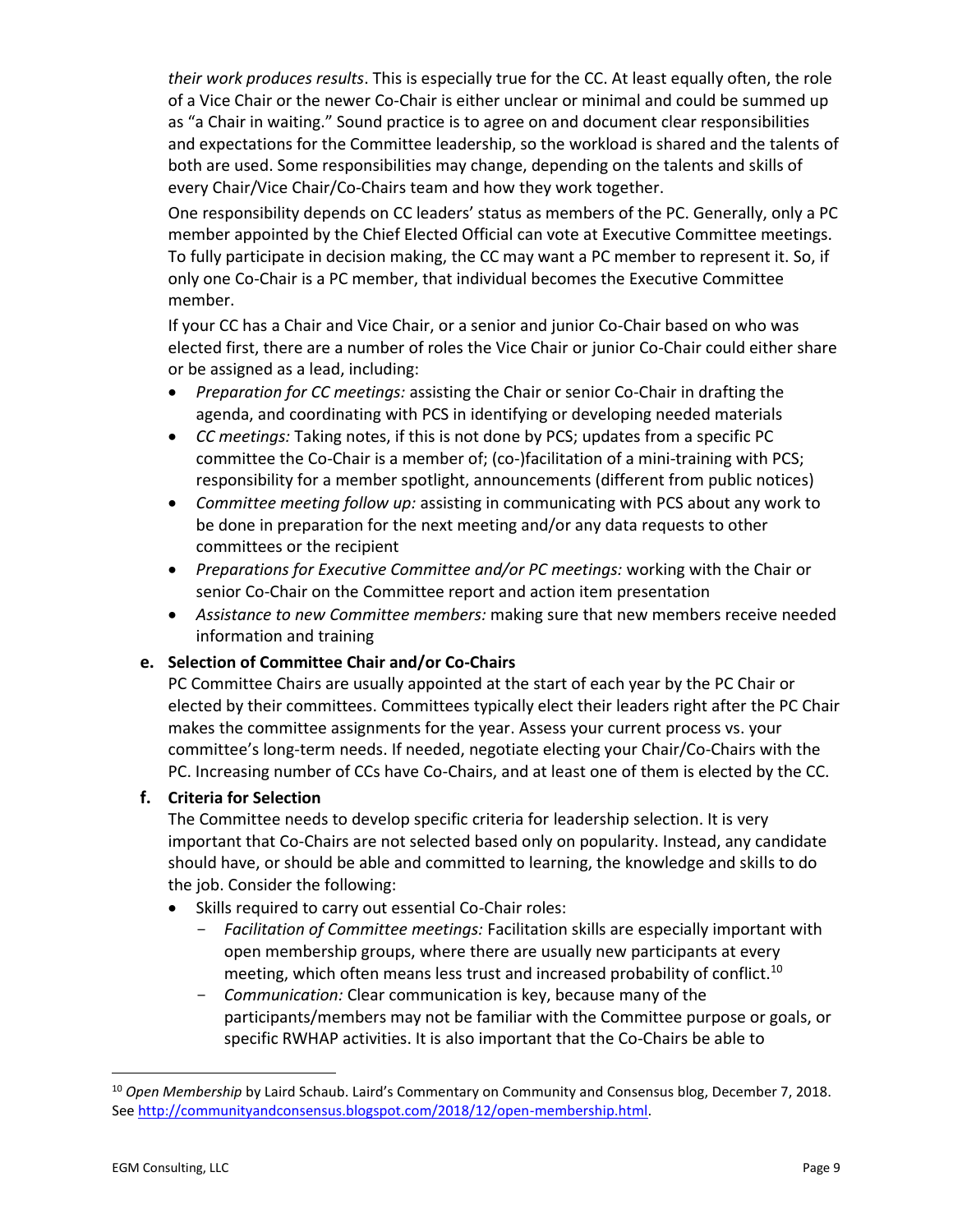communicate the Committee's work to other PC members, including the Executive Committee.

Consider candidates who either already have the skills or those who are open to learning them. Ensure needed training.

- Commitment to the RWHAP Part A planning council's role to "to develop or enhance access to a comprehensive continuum of high quality, community-based care for people with HIV who are low-income."<sup>11</sup>
- Ability to work collaboratively within the Committee and with other PC committees and external groups.
- Willingness to help train, assist, and mentor Committee members.
- Other leadership qualities and skills.

## **g. Leadership Terms and Term Limits**

Some Bylaws specify the same terms and term limits for all Committee Co-Chairs. Others provide no officer terms or term limits. Where none are specified, the Consumer Committee should consider whether to adopt them, especially if committee membership or committee Co-Chair positions do not require being a PC member. This means that PC membership terms and term limits, if they exist, do not apply.

#### **h. Mandatory Leadership Training**

Consider making leadership training mandatory to prepare/refresh Co-Chairs' skills to carry out their essential roles, **provided** you can deliver or arrange for appropriate training.

## **2. Workplan and Collaboration with Other Committees**

Once the CC scope of activities is clear and the mutual expectations with the planning council (see above) negotiated, development of an annual work plan is half done.

#### **a. Develop an Annual Committee Work Plan**

- Use your PC's existing tool or download one from the EGMC website.
- Be mindful of the amount of training you will have to do in your first year as a different kind of Consumer Committee.

#### **b. Coordinate**

- Ensure that all agreed-upon activities and dates are included in the annual PC work plan and approved by the Executive Committee/PC, and that all collaborative efforts are known to other relevant PC committees.
- Schedule meetings with those other committees to plan exactly how you are going to implement your shared tasks.

## **3. Meetings**

- **a. Ensure that your meeting time and location are convenient** to most participants.
- **b. Structure CC meetings to reflect the Committee's work and needs and have a draft agenda to follow.** Often, this means including the following:
	- *Reports/updates from other committees:* To encourage consumer participation in all PC activities, CCs often encourage their members to regularly participate in the work of other PC committees. Usually one CC member volunteers or a number of CC members who regularly participate in the work of a specific committee take turns providing 3-5

<sup>&</sup>lt;sup>11</sup> Ryan White HIV/AIDS Program Part A FY 2020 Notice of Funding Opportunity # HRSA -20-063, Division of Metropolitan HIV/AIDS Programs (DMHAP), p 1.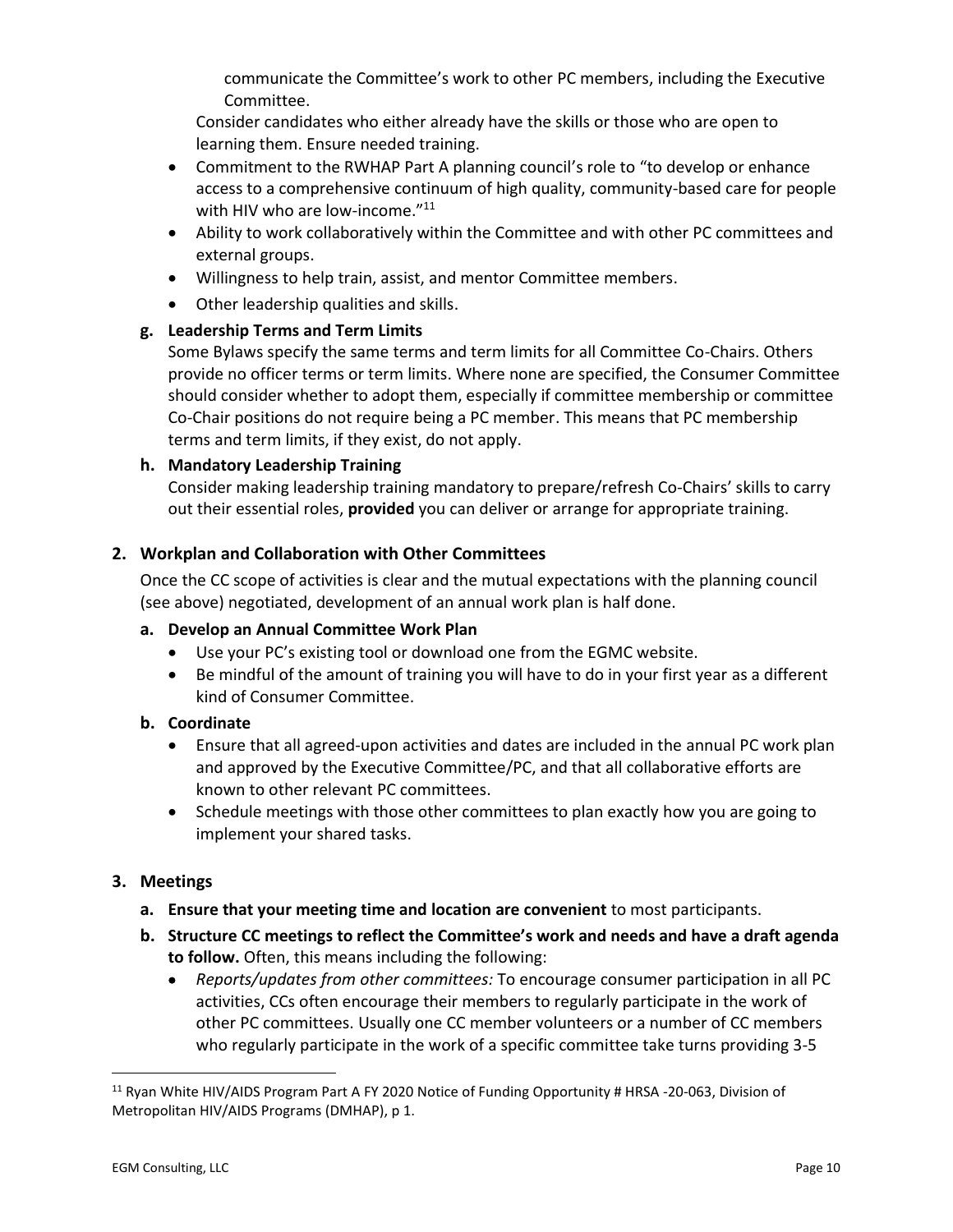minute reports/updates from that committee's meeting. Consumer PC members are encouraged to participate in and report/provide updates from the PC committees that do not allow non-PC member participation.

- *Training:* Especially in the first year or two, a lot of CC meeting time is devoted to training. RWHAP is a hugely complicated program, some local systems of care are complex, and data are often a thorny issue. Create a training calendar, preferably keeping the CC a step ahead of the next major annual PC task. Keep training sessions that are part of the CC meeting short, up to half an hour. Use plain language when training and in all your training materials. If possible, present and show the draft materials to the CC Chair before the meeting.
- *Community updates/Public comment period:* It is important to hear from community members, and adding one period (Public Comment) or two (Community Updates and Public Comment)<sup>12</sup> to every meeting helps achieve that. It is also important to:
	- Make sure that one of the meeting participants a committee leader, the PCS, or a specially assigned person – is appropriately addressing every client complaint, takes every opportunity to link people to care, and is proactive in providing correct and useful information in response to the questions that may come up.
	- Have rules in place and enforce them so the announcements/comments do not take over the meeting. For example, decide, announce at the beginning of the meeting, and put in the agenda how long the overall announcement/comment period will be, who is allowed to speak, time limits for each announcement/comment, how many times the same person can speak, and whether there can be a discussion of what was said.

#### **c. Establish Meeting Procedures and a Decision-making Method**

- Decide if the Committee will be using consensus or voting to make decisions.
- If decisions are made by voting, will the CC use simplified *Robert's Rules of Order* or some less formal procedures to guide the discussion.

## **4. Policies and Procedures**

All final Committee decisions need to be documented in writing. Documentation and development of Committee policies and procedures are areas for PCS assistance. The P&P will guide the Committee over time, regardless of changes in leadership. Among the rest, they must address the following:

## **a. Conflict of Interest (COI)**

Since Conflict of Interest is a legislatively required policy, chances are your PC has it. However, people rarely think of COI when it comes to consumers and Consumer Committees. At the same time, some CCs have members who benefit financially – however slightly – from RWHAP Part A services. In some cases, they are mistakenly considered to be unaligned. Usually, the scope of work and the pay are minimal, e.g., someone conducting a support group for older women every two weeks for three hours as a contractor to a subrecipient. If aligned consumers are invited to participate, the COI is clear. Will the CC adopt the PC rules for managing COI, e.g., requiring members to announce their conflicts of interest at every meeting?

 $12$  Having both periods is often complicated because of the frequent confusion of their purposes and the total amount of time they tend to take.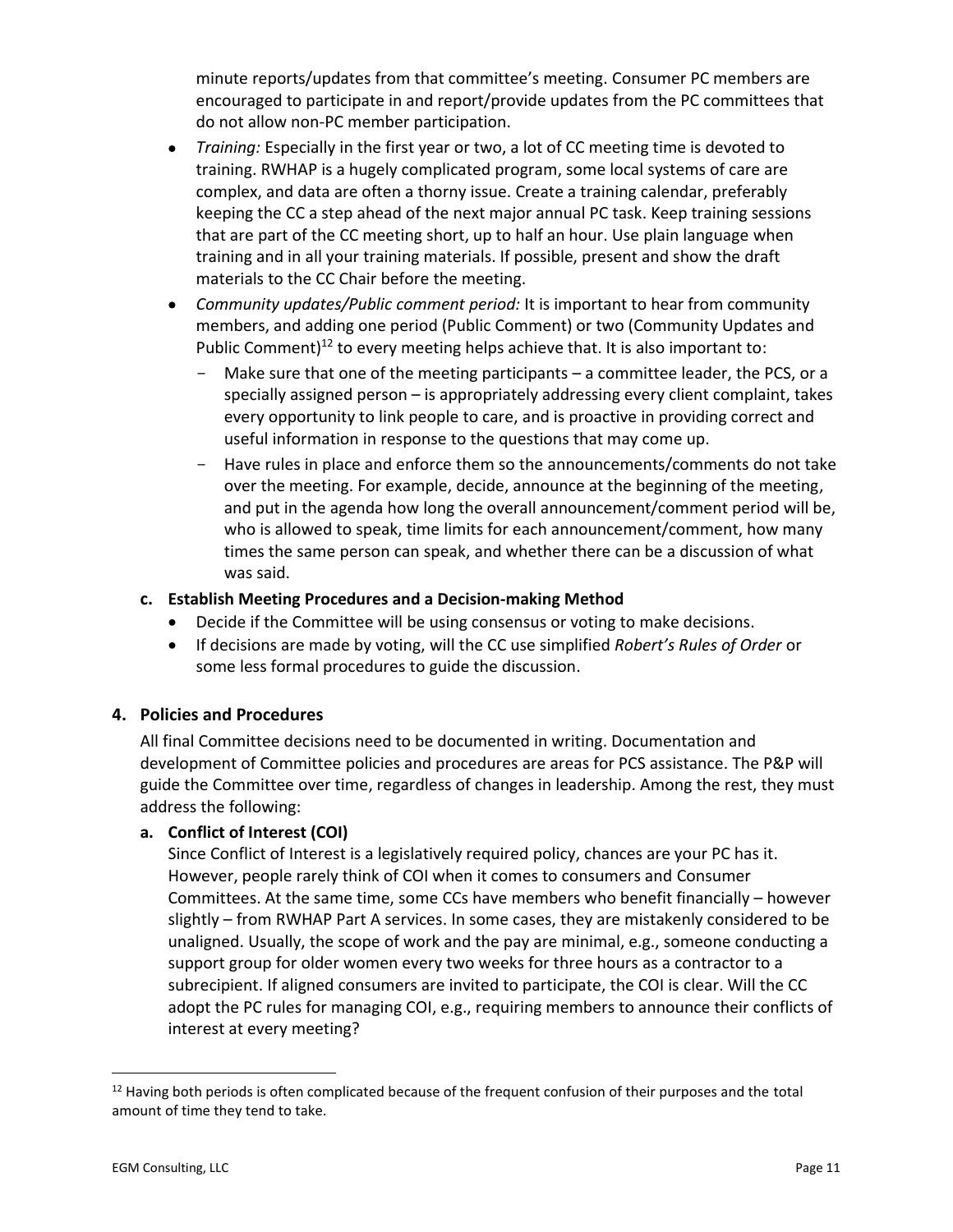#### **b. Groundrules**

Consumers meet to discuss the system that takes care of *their* health and the health of *their loved ones*, *their* and *their friends' and families*' services, and *their communities'* needs and wishes. Meetings can get heated. It is helpful to have simple groundrules decided on by the CC and announced and displayed at every meeting.

## **IV. Summary of Key Points**

Strengthening an existing Consumer Committee or building a new strong CC is the right thing to do to meet the spirit of the legislation. It is also a smart thing to do, to fully benefit from unique consumer perspectives, which are a "major benefit of consumer involvement."<sup>13</sup> It also requires a significant long-term effort by the PC, the Planning Council Support staff, and especially the consumers. The following concepts and approaches should be helpful for non-consumer allies assisting with the process:

- **Consumer Committees cannot be built** *for consumers***.** They can only be built *by consumers*. CCs need a lot of assistance and usually welcome supporters who respect consumers, but to succeed they must have the ownership of the process.
- **PCS assistance is a major success factor in building and maintaining a strong CC.** PCS who are experts on the legislation and community planning are invaluable for PC and PC committees. PCS provide or ensure both content and logistical assistance to enable them to do important, meaningful work. Deep respect of consumers and appreciation of their contributions are often reasons PCS staff members choose to do this work.

As such, PCS assistance at all stages of building or strengthening a CC is key. PCS can serve as a sounding board, adviser, supporter, cheerleader, boundaries setter, trainer, and more. PCS assists with planning, designing work plans, making arrangements for meetings and reimbursement, overall CC and special leadership training, in short – everything CC needs.

- **As a PC committee, the Consumer Committee is expected to meet PC expectations.** Because they decide how public funds will be used, the PCs and their members must follow many rules. This framework may not be the best fit for some initiatives consumer leaders would like to implement. For example, CCs should advocate for consumers, but are not permitted to advocate for any legislative action at the local, state, or federal level. A consumer looking primarily for a social group may not find the PC to be a good fit.
- **Sound practice is to have a voluntary CC membership with basic eligibility criteria and clear expectations for members.** Members who understand and support the CC purpose and goals are most likely to choose to participate consistently.
- **It is vital for Consumer Committee to be diverse** and to plan for specific approaches and activities to maintain and increase its diversity.
- **The committee must decide on specific responsibilities and how they will be implemented** and negotiate them with the PC. All agreed-upon tasks should be carefully documented and included in the CC and PC annual work plans and calendars.
- **CC operations should meet the needs and support the unique role of the Committee.** For example, a CC may use a more informal decision-making method or have more Co-Chairs than other PC committees.

<sup>&</sup>lt;sup>13</sup> Ryan White HIV/AIDS Program Part A Manual, revised in 2013, p 249.